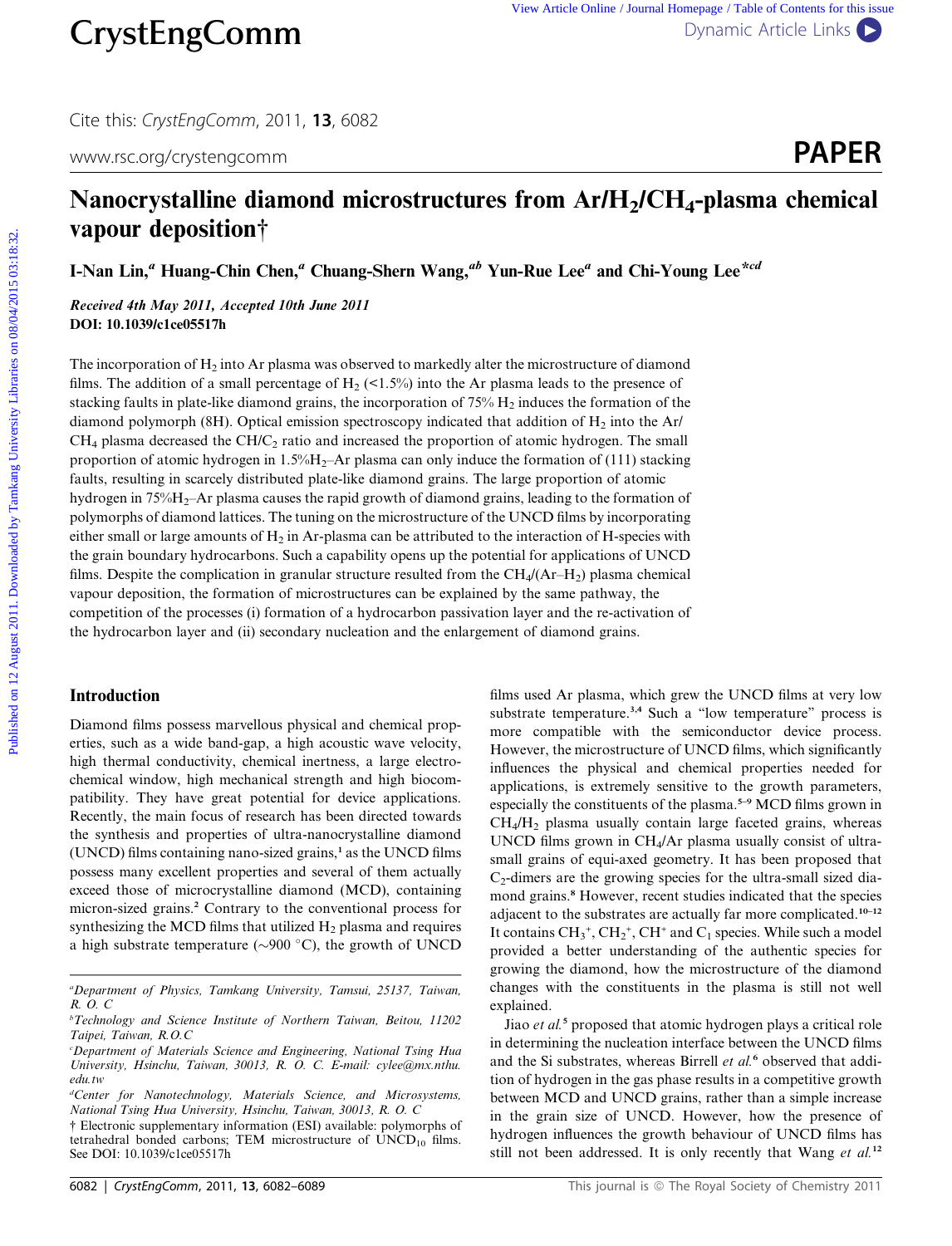proposed that the addition of a small percentage of  $H_2$  into Ar-plasma induced the anisotropic growth of the diamond grains. While such an observation explains the formation of the plate-like diamond grains among the UNCD grains very well, the evolution of granular structure was not elucidated with the plasma containing a large proportion of  $H<sub>2</sub>$ .

In the present study, we extent the range of investigation, that is, we synthesized diamond films using a microwave plasma enhanced chemical vapour deposition (CVD) process with a plasma containing an excess  $CH<sub>4</sub>/H<sub>2</sub>$  ratio with a small percentage of Ar. Transmission electron microscopy (TEM) was used to investigate the detailed microstructure of the diamond. We observed that the diamond synthesized in such a  $H_2$ -riched  $CH<sub>4</sub>$ /(Ar–H<sub>2</sub>) plasma contained a large proportion of hexagonal diamond with the polymorph cubic diamond. Based on these observations, a unified model for the formation of the granular structure of diamond with respect to the constituents of the plasma is proposed.

#### Experimental

N-type mirror polished Si (100) substrates were used to grow the diamond film. The substrates were first ultrasonically cleaned with acetone and then dipped in HF for 1 min to remove any surface contamination and native oxides. The substrates were ultrasonicated in a solution containing a mixture of diamond powders (30 nm) and Ti powders (325 nm) in methanol to facilitate the nucleation process. The substrates were again ultrasonically cleaned in deionized water to remove diamond particles, which were possibly adhered on the substrates, and then dried by blowing over with nitrogen gas. The diamond films were grown by microwave plasma CVD process using the setup from IPLAS (Innovative Plasma Systems GmbH, Cyrannus) for 3 h, with a microwave power (2.45 GHz) of 1200 W and a chamber pressure of 100 torr in  $(Ar-x^{\alpha}/_{0}H_{2}) = 99$  sccm and  $CH_4 = 1$  sccm gas mixture. The diamond films were named according to the size of grains resulted. Those grown with a large proportion of H<sub>2</sub> ( $x = 10$ , 40 and 75%) were designated as  $\text{UNCD}_{10}$ ,  $\text{NCD}_{40}$  and  $\text{MCD}_{75}$ , respectively, whereas those grown with small proportion of  $H_2$  ( $x = 0\%$  or 1.5%) were designated as  $UNCD_{00}$  or  $UNCD_{01}$ , respectively. No external heater was used to heat the substrate and the substrate temperature was estimated to be in the range of  $460-595$  °C due to plasma heating.

The surface morphologies and the microstructure of the diamond films were examined by FE-SEM (JEOL JSM-6500F) and TEM (JEOL 2100), respectively. The crystalline quality of the deposited diamond films was characterized by Raman spectroscopy (Renishaw) using 514 nm laser beams and near edge X-ray absorption fine structure spectroscopy (NEXAFS).

#### Results and discussion

The granular structure of the diamond films is very sensitive to the constituents of the plasma. Contrary to the large faceted diamond grains for the microcrystalline diamond (MCD) films obtained in  $CH_4/H_2$ -plasma (not shown), ultra-nanocrystalline diamond (UNCD) films grown in CH4/Ar-plasma contain extremely small sized grains with spherical morphology. Fig. 1a



Fig. 1 The (a) SEM morphology and (b) TEM microstructure for the  $\text{UNCD}_{00}$  films that were grown in CH<sub>4</sub>/Ar plasma without the addition of  $H_2$ .

shows that the UNCD<sub>00</sub> films grown in CH<sub>4</sub>(1%)/Ar(99%) plasma possess fine grain morphology with a very smooth surface. The TEM micrograph in Fig. 1b and the selected area electron diffraction (SAED) pattern in the inset reveal that the grains contained in these films are actually diamond with very small sized ( $\sim$ 5 nm) and are of spherical geometry, separated by amorphous grain boundaries about 1–2 nm in thickness.

The addition of  $H_2$  into CH<sub>4</sub>/Ar-plasma or the incorporation of Ar into  $CH_4/H_2$ -plasma markedly affects the microstructure of the diamond films. SEM examination shows that the Ar-rich plasma (1.5% or 10.0%  $H_2$ ) results in an ultra-small granular structure with an extremely smooth surface  $(\sim 30 \text{ nm} \text{ rms}, \text{Fig. 2a})$ and 2b), the H<sub>2</sub>-rich plasma (40% or 75% H<sub>2</sub>) leads to a cauliflower-like microstructure with a rough surface (Fig. 2c and 2d). TEM microstructural analyses further indicate that even a small amount of  $H_2$  (1.5%) added into the CH<sub>4</sub>/Ar plasma profoundly alters the morphology of the grains. The granular structure changes from a spherical appearance for  $0\%$  H<sub>2</sub> films (UNCD<sub>00</sub>, Fig. 1b) to an acicular one for  $1.5\%$  H<sub>2</sub> films (UNCD<sub>01</sub>, Fig. 3a). Larger amounts of H<sub>2</sub> ( $\sim$ 10%) incorporated in the CH<sub>4</sub>/Arplasma increase the number density of the acicular grains, which intruded on one another, forming dendrite  $(UNCD<sub>10</sub>, Fig. 3b)$ . A further increase in  $H_2$ -content increases the size of the dendrites, which finally agglomerates into large aggregates of equi-axed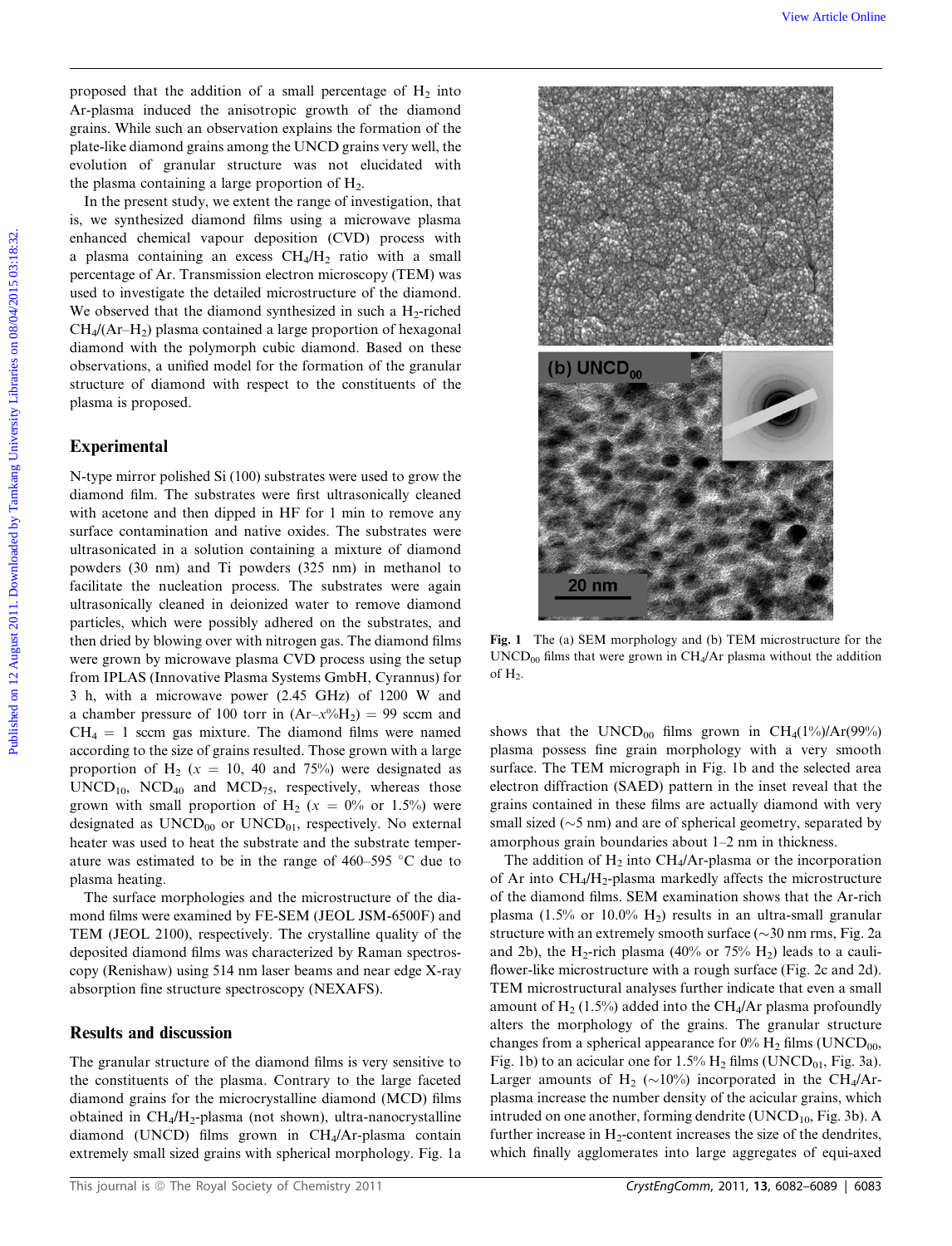

Fig. 2 SEM micrographs for the diamond films grown in  $Ar-x\%H_2$ , where  $x = (a) 0\%$  (UNCD<sub>00</sub>), (b) 1.5% (UNCD<sub>01</sub>), (c) 10% (UNCD<sub>10</sub>), (d) 40% (NCD<sub>40</sub>) and (e) 75% (MCD<sub>75</sub>).



Fig. 3 TEM micrographs for the diamond films grown in  $Ar-x^0/H_2$ plasma, where  $x = (a) 0\%$  (UNCD<sub>00</sub>), (b) 1.5% (UNCD<sub>01</sub>), (c) 10% (UNCD<sub>10</sub>), (d) 40% (NCD<sub>40</sub>) and (e) 75% (MCD<sub>75</sub>).

geometry (NCD<sub>40</sub>, Fig. 3c and MCD<sub>75</sub>, Fig. 3d). However, the spherical aggregates in MCD films are much larger in size (hundreds of nano-meters), compared with the ultra-small equi-axed grains in  $UNCD_{01}$  films ( $\sim$ 5–10 nm).

Visible Raman spectroscopy (514 nm) shown in Fig. 4a reveals that the films grown in Ar-rich plasma (with  $0-10\%$  H<sub>2</sub>) posses the characteristics of ultra-nanocrystalline diamonds, viz. they contain  $v_1$ - and  $v_2$ -resonance peaks at 1140 and 1480 cm<sup>-1</sup>,<br>respectively representing grain boundary and poolings respectively, representing grain boundary sp<sup>2</sup>-bondings, presumable transpoly-acetylene13,14 and D- and G-resonance peaks at  $1380$  and  $1580$  cm<sup>-1</sup>, representing disordered and graphitic carbons, respectively.15,16 In contrast, the films grown in 75% H2 plasma posses the characteristics of microcrystalline



Fig. 4 (a) Raman spectroscopy (514 nm) and (b) near edge X-ray absorption fine structure (NEXAFS) for the diamond films grown in Ar–  $x\%$ H<sub>2</sub>, where  $x = 0\%$  (UNCD<sub>00</sub>), 1.5% (UNCD<sub>01</sub>), 10% (UNCD<sub>10</sub>), 40% (NCD<sub>40</sub>) and 75% (MCD<sub>75</sub>).

diamonds, *viz*. they contain D resonance peaks at  $1320 \text{ cm}^{-1}$ , the typical resonance peak for sp<sup>3</sup>-bonds. The films synthesized in 40% H2 plasma contain both the D-band resonance peak and small  $v_1$ ,  $v_2$ ,  $D^*$  and G resonance peaks, indicating the presence of some proportion of ultra-small diamond grains co-existing with the large ones in these films. The relative intensity of the  $sp<sup>3</sup>$ bonded peak (1320 cm<sup>-1</sup>) increases with the proportion of  $H_2$ added into the plasma. The characteristics of these Raman spectra, deconvoluted using the Lorentzian distribution function, are shown in Table 1 to facilitate the comparison. Since visible Raman is more sensitive to  $sp^2$ -bonding than  $sp^3$ -bonding, it is difficult to quantitatively analyze the  $sp<sup>3</sup>$ -bonding characteristics for these materials, and NEXAFS in synchrotron radiation is thus examined. Fig. 4b illustrates that the spectra of the films are dominated by an abrupt rise near 289.7 eV (the  $\sigma^*$ band) and a large dip near 305 eV, indicating that the films mainly contain sp<sup>3</sup>-bonds.<sup>17,18</sup> The peak near 285.4 eV ( $\pi$ -band) is small for all spectra, inferring that the content of sp<sup>2</sup>-bonded carbons is of a very small proportion, even for  $\text{UNCD}_{00}$  films grown in CH4/Ar plasma. Notably, all the NEXAFS contain a small jump near 288.5 eV, which corresponds to C–H bonds. Such an observation is in accordance with the proposed grain boundary phase, i.e., trans-poly-acetylene.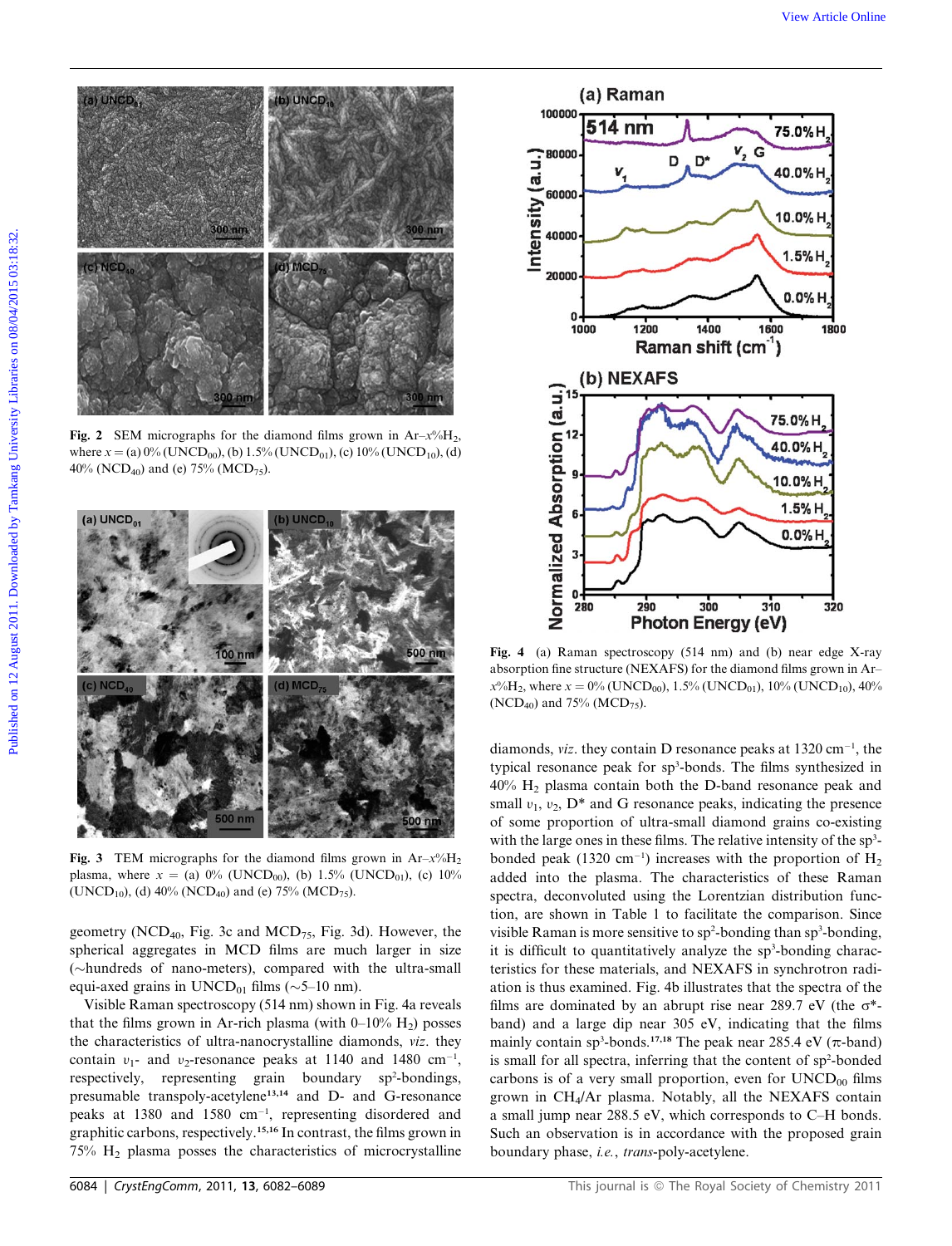| 0.0100100100100 |
|-----------------|
|                 |
|                 |
|                 |
|                 |
|                 |
|                 |
| <br> <br>       |
|                 |
| 0.222           |
|                 |
|                 |
|                 |
|                 |
|                 |
|                 |
|                 |

| Samples $(\%H_2)$ | $\nu_1$ (1150 cm <sup>-1</sup> ) |             | $D(1332 \text{ cm}^{-1})$ |             | $D*1350$ (cm <sup>-1</sup> ) |             | $v_2$ (1480 cm <sup>-1</sup> ) |             | G $(1580 \text{ cm}^{-1})$ |             |
|-------------------|----------------------------------|-------------|---------------------------|-------------|------------------------------|-------------|--------------------------------|-------------|----------------------------|-------------|
|                   | Peak                             | <b>FWHM</b> | Peak                      | <b>FWHM</b> | Peak                         | <b>FWHM</b> | Peak                           | <b>FWHM</b> | Peak                       | <b>FWHM</b> |
| $0.0\%$           | 1145.3                           | 29.64       |                           |             | 1350.7                       | 143.49      | 1485.9                         | 100.81      | 1558                       | 67.59       |
| 1.5%              | 1176.9                           | 84.56       |                           |             | 1348.7                       | 128.66      | 1487.4                         | 125.60      | 1559.5                     | 74.83       |
| $10.0\%$          | 1136.4                           | 36.01       | __                        | _           | 1346.1                       | 112.14      | 1477.8                         | 113.71      | 1556.6                     | 63.06       |
| $40.0\%$          | 1135.6                           | 33.19       | 1333.4                    | 144.39      | 1349.2                       | 144.39      | 1486.1                         | 113.83      | 1556.1                     | 77.31       |
| $75.0\%$          | 1155.8                           | 124.61      | 1332.2                    | 11.278      | 1389.4                       | 163.58      | 1493.4                         | 88.35       | 1548.1                     | 47.45       |

Table 1 The characteristics of Raman spectra deconvoluted using the Lorentzian distribution function

To understand how the incorporation of Ar into  $CH_4/H_2$ plasma induces the dramatic change in the microstructure of UNCD films, the detailed microstructures of  $\text{MCD}_{75}$  films grown in  $75.0\%$ H<sub>2</sub>-25%Ar plasma were investigated. It should be remembered that, for the  $MCD_{75}$  films, large clusters with irregular geometry ( $\sim$ 200 nm) are uniformly distributed over the films (cf. Fig. 3d). Fig. 5a shows a TEM micrograph of a typical large cluster in the films. The granular structure is very complicated. The structural image of the regions 1 and 2 designated in Fig. 5a is shown in Fig. 5b and 5d, respectively, to illustrate that the cluster contains a large proportion of planar defects. Fig. 5b show that, in region 1 of  $MCD_{75}$ , the area A is featureless, whereas the area B contains parallel fringes with irregular spacing, implying that area A contains essentially no defects and area B contains a large proportion of defects. The Fourier transformed (FT) diffractograms of the corresponding areas are shown as  $FT_a$  and  $FT_b$  in Fig. 5c, inferring that these regions belongs to the same grains, near the  $0\overline{1}1$  zone axis. Again,  $FT_a$ contains no streak, indicating that area A is essentially defectless. Only in  $FT_b$  are there streaks lying along the [111] direction associated with each diffraction spot of  $FT<sub>b</sub>$ , implying that the parallel fringes in area B are an edge-on image of (111) plate-like defects, most probably stacking faults. Finale 1 The characteristic of Karaca agent decreasion<br>
Sample (741) Downloaded by Tamkang Sel Teerwise distribution fraction<br>
Sample (741) Published and Tamkang University Libraries on 2013<br>
1930. This area of the same o

In addition to the stacking faults with plate-like parallel fringes (the edge-on image of the stacking faults), there also exist other form of planar defects of similar appearance in  $\text{MCD}_{75}$  films. Fig. 5d shows that, in region 2 of the  $MCD_{75}$  films, areas C and D contain parallel fringes that are equally spaced and are longrange ordered. The parallel fringes in areas C and D are oriented in different directions. The nature of these planar defects will be discussed shortly. Area E possesses a structure image similar to that of area A in Fig. 5b, except that this region contains a row of defects (arrowed). The FT image of area E ( $FT<sub>e</sub>$ , Fig. 5c) indicates that region 2 is also the 3C lattices in the  $0\overline{1}1$  zone-axis, *i.e.*, it is oriented in the same direction as region 1. Detail analysis on the band running across the center of the structure images indicates that it is a stacking fault arranged in an ABABAB sequence, located in the matrix of lattices with ABCABC tacking sequences. It should be noted that all the areas designated in regions 1 and 2 belongs to the same grains and there is no clear boundary between them. Moreover, the adjacent regions are also composed of large diamond grains, but are oriented in a nondiffracting condition and are thus not showing contrast.

Fig. 6a and 6b are, respectively, the enlarged structural images corresponding to the planar defects with widely spaced parallel fringes, i.e., the areas C and D in Fig. 5d. These figures show that the lattices in the two images are oriented in different directions and are totally different in the FT diffractograms (Fig. 6c). These diffractograms show some interesting features, viz. a systematic row of spots, which look like super-lattice diffraction spots. There are no streaks associated with these diffraction spots. Detail analysis using computer simulation (JEMS code, Joel) indicates that the structure images in Fig. 6a and 6b are 8H hexagonal lattices oriented on the  $2\overline{1}\overline{1}0$  zone axis. The detail analysis for these planar defects will be discussed in the Electronic Supplementary Information†. It should be noted that the 8H is one of the possible polymorphs of diamonds with a hexagonal structure. There are also other forms of hexagonal diamond with A, B, and C lattice planes arranged in different sequences, which contain 2H, 4H, 6H, 8H, 15R and 21R polymorphs (designated as nH).

Since the nH-lattices were defects induced during the growth of 3C-diamond materials, the formation of nH hexagonal lattices must be initiated by the misplacement of certain (111) lattice planes. Therefore, the  $(0001)_{nH}$  planes of the nH-lattices must lie parallel with the  $(111)$  plane of 3C-lattices, with the  $[2\overline{1}10]_{nH}$ direction of hexagonal lattices (nH) oriented parallel with the  $[20\overline{2}]_C$  direction of the cubic lattices (3C), as schematically shown in Fig. 7a. In other words, when the electron beams were incident along the  $[202]_C$  zone axis of the cubic lattices, they were also incident along the  $[2\overline{1}10]_{nH}$  zone axis of the hexagonal lattices, with the  $[0001]_{nH}$  g-vector lying in parallel with the  $\leq 111 \geq_{3C}$  one, as shown in Fig. 7b. Therefore, there are two possibilities for the  $[0001]_{nH}$  g-vector to orient with respect to the 3C reciprocal lattices, *viz.*  $[111]_{3C}$  or  $[111]_{3C}$ , shown as the schematics in Fig. 7b. Therefore, there are two variances by which the parallel fringes on  $(0001)_{nH}$ -lattices planes can be arranged with respect to the  $(111)_{3C}$ -lattices. Such an argument accounts for the simultaneous occurrence of two kind of planar defects observed in Fig. 5d, i.e., areas C and D. Notably, the (111) stacking faults and nH isomorphism are the common structural defects in diamond materials grown in  $(75\%H_2-25\%Ar)$ -plasma.

To investigate how the complicated microstructure for  $\text{MCD}_{75}$ films resulted, the detailed microstructure of 1.5%  $H_2$ –UNCD films  $(UNCD<sub>01</sub>)$  was examined in detail. Fig. 8a shows the enlarged micrograph of a typical acicular grain in  $\text{UNCD}_{01}$  films. Again, the adjacent regions are also diamond grains of a similar size, but are oriented in a non-diffracting direction and are thus showing no contrast. The SAED shown as an inset in Fig. 8a indicates that the aggregate shown in Fig. 8a is of diamond structure oriented near to the  $01\overline{1}$  zone axis. The streaks (relrods) oriented in the <111> direction are associated with each major diffraction spot, revealing the presence of (111) planar defects. The detailed structure of the defects is illustrated in the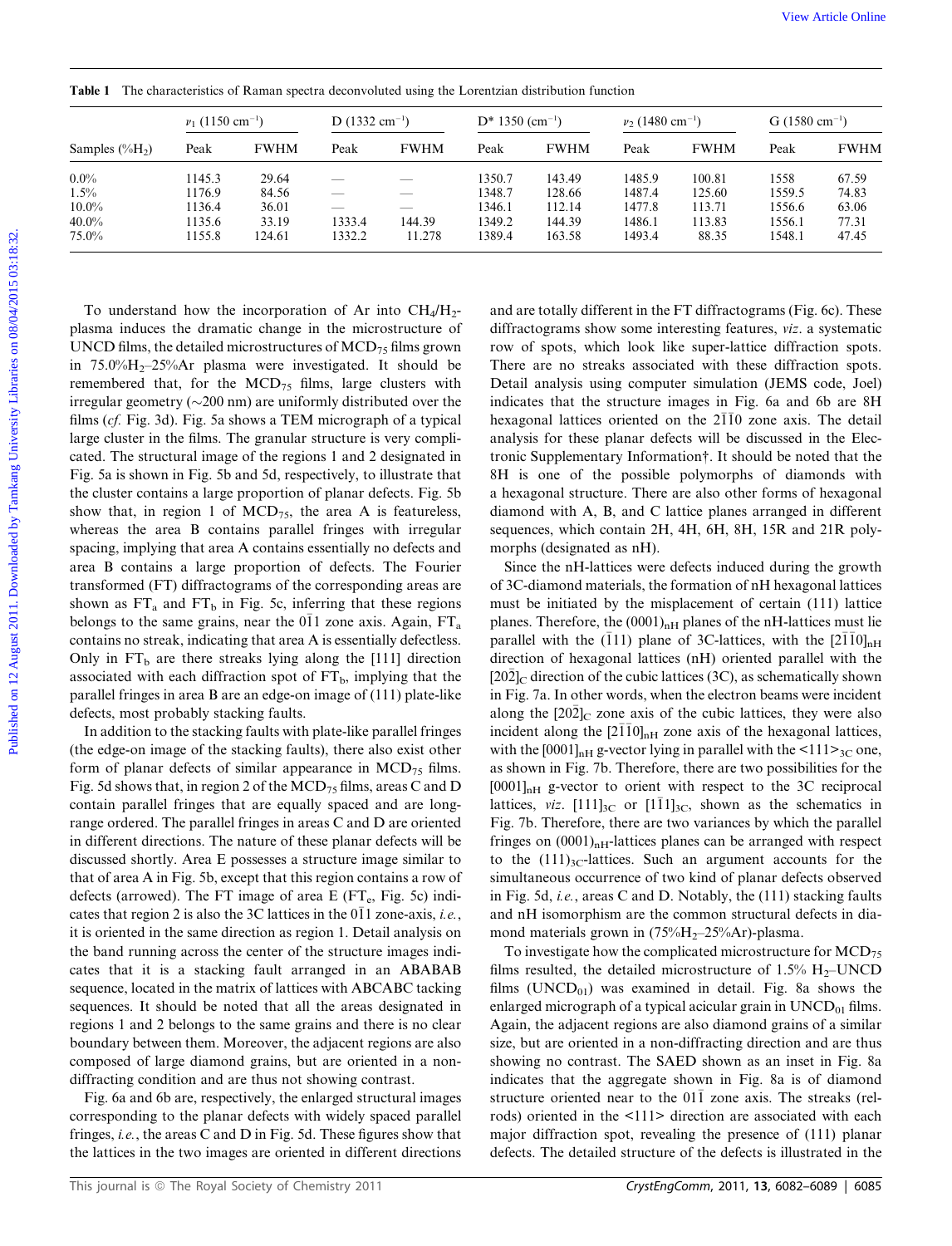(a)  $75\%$  Co. (b)  $\frac{1}{2}$  Co. (c) FTc Co. (c) FTc Co. (c) Co. (c) Co. (c) Co. (c) Co. (c) Co. (c)  $\frac{1}{2}$  Co. (c)  $\frac{1}{2}$  Co. (c)  $\frac{1}{2}$  Co. (c)  $\frac{1}{2}$  Co. (c)  $\frac{1}{2}$  Co. (c)  $\frac{1}{2}$  Co. (c)  $\frac{1}{2}$  Co (d) region 2  $\bullet$ D E 5<sub>nm</sub>

Fig. 5 TEM micrographs for the diamond films grown in 25%Ar–75% H2 plasma (a) bright field image and structure image of (b) region 1 and (d) region 2; (c) the Fourier-transformed diffractograms of the designated regions.



Fig. 6 The structure images of the regions designated in Fig. 5c: (a) the structure image corresponding to area C and (b) the structure image corresponding to area D; (c) the Fourier-transformed diffractograms of the corresponding structure images.



Fig. 7 The schematics of the diffraction patterns for (a) 3C-cubic lattices along the 111 zone axis and nH-hexagonal lattices along the 0001 zoneaxis and for (b) 3C-cubic lattices along the 202 zone axis and nHhexagonal lattices along the  $2\overline{1}\overline{1}0$  zone-axis.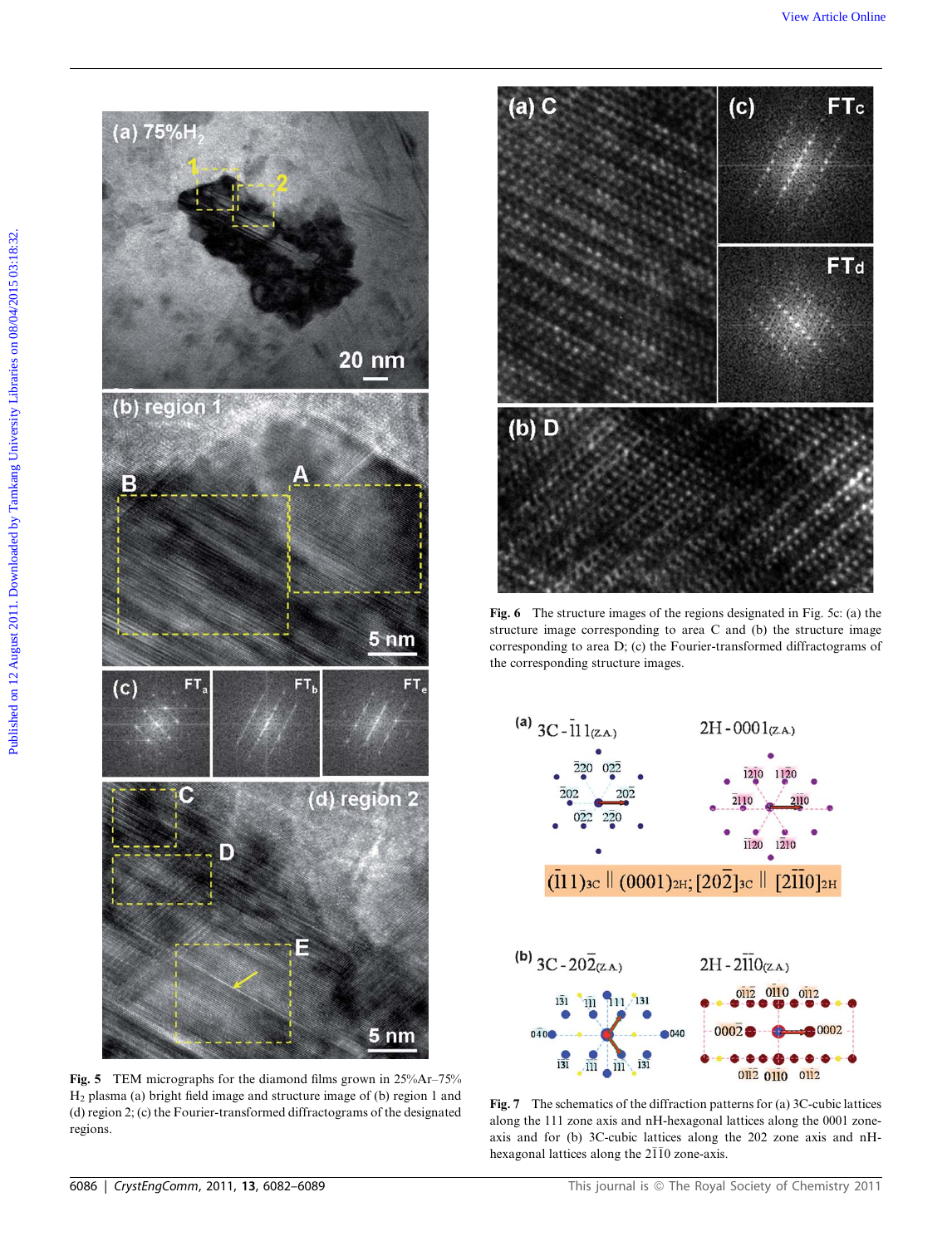

Fig. 8 TEM micrographs for the diamond films grown in  $Ar-1.5\%H_2$ plasma (a) a bright field image, with inset showing the corresponding SAED, and (b) the structure of the region designated in (a), with the inset showing the Fourier-transformed diffractogram of the structure image. Fig. 9 (a) The optical emission spectra for the diamond films grown in

high resolution structure images (Fig. 8b), which correspond to the region designated in Fig. 8a. The associated FT diffractograms (inset, Fig. 8b) confirm that the parallel fringes are edged on (111) planar defects rather than needle-like precipitates, as there are -rods lying in the <111> direction. It should be noted that such a microstructure is very similar to the one shown in region B of the  $MCD_{75}$  films (cf. Fig. 5b), except that the aggregates in  $MCD_{75}$  films (Fig. 5b) are about 200 nm in size, whereas those in  $UNCD_{01}$  films are relatively small in size  $({\sim}30 \times 70$  nm) and only scarcely distributed in the films. These results implied that the microstructures of these two materials are formed by a similar process.

The optical emission spectroscopy (OES) of the plasma was investigated to explore how the addition of  $H_2$  into the plasma affects the microstructure of the UNCD films. Fig. 9a shows the typical OES spectra for the  $CH_4/Ar/H_2$  plasma. This figure indicates that all of the  $CH_4/Ar/H_2$  plasma is predominated with the Swan-band near 516 nm<sup>19,20</sup> with a very small amount of CH species (431 nm). Moreover, atomic hydrogen species were induced for the CH4/Ar plasma containing large proportion of  $H_2$  (e.g. curves III–V). The intensity of the  $H_\alpha$  (656 nm) and  $H_\beta$ (486 nm) lines<sup>21,22</sup> and the H<sub>B</sub>/H<sub> $\alpha$ </sub> intensity ratio increase with the  $H<sub>2</sub>$  content in the plasma (open symbols, Fig. 7b), implying that the electron temperature  $(T_e)$  of the plasma increases with the H<sub>2</sub> content. The electron temperature can be estimated using the Boltzmann plots,<sup>23,24</sup> viz.



Ar- $x\%$ H<sub>2</sub>, where  $x = 0\%$  (UNCD<sub>00</sub>), 1.5% (UNCD<sub>01</sub>), 10% (UNCD<sub>10</sub>), 40% (NCD<sub>40</sub>), 75% (MCD<sub>75</sub>) and 100% and (b) the variation of  $H_\beta/H_\alpha$ ratio and electron temperature with  $H_2$ -content in the plasma.

$$
\frac{I_{ji}}{I_{kj}} = \frac{\lambda_{ki} A_{ji} g_j}{\lambda_{ji} A_{kj} g_k} \exp\left(\frac{E_k - E_j}{k_B T_{\text{ex}}}\right),\tag{1}
$$

where  $I_{ii}$  and  $\lambda_{ii}$  are the intensity and wavelength of the spectral line corresponding to the transition between  $E_i$  and  $E_i$  energy level;  $k_B$  is the Boltzmann constant;  $A_{ji}$  and  $g_i$  is the corresponding Einstein transition probability and statistical weight, which can be acquired from the literature.<sup>25</sup> Fig. 9b (solid symbols) illustrates that the electron temperature  $(T_e)$  of the plasma increases monotonically with the proportion of  $H_2$ species incorporated. It should be noted that the data corresponding to plasma with other  $Ar/H<sub>2</sub>$  ratio were included in Fig. 9b to facilitate the comparison. The significance of such an observation on the formation of diamond granular structure pathway will be discussed shortly.

## **Discussion**

The intriguing feature of the microstructure of  $\text{UNCD}_{00}$  films is that the grain size distribution is extremely uniform  $(\sim 5 \text{ nm})$ . Moreover, unlike the commonly observed phenomenon that the grain size increases with the film thickness for MCD films, the grains in UNCD films remained at a small size, even when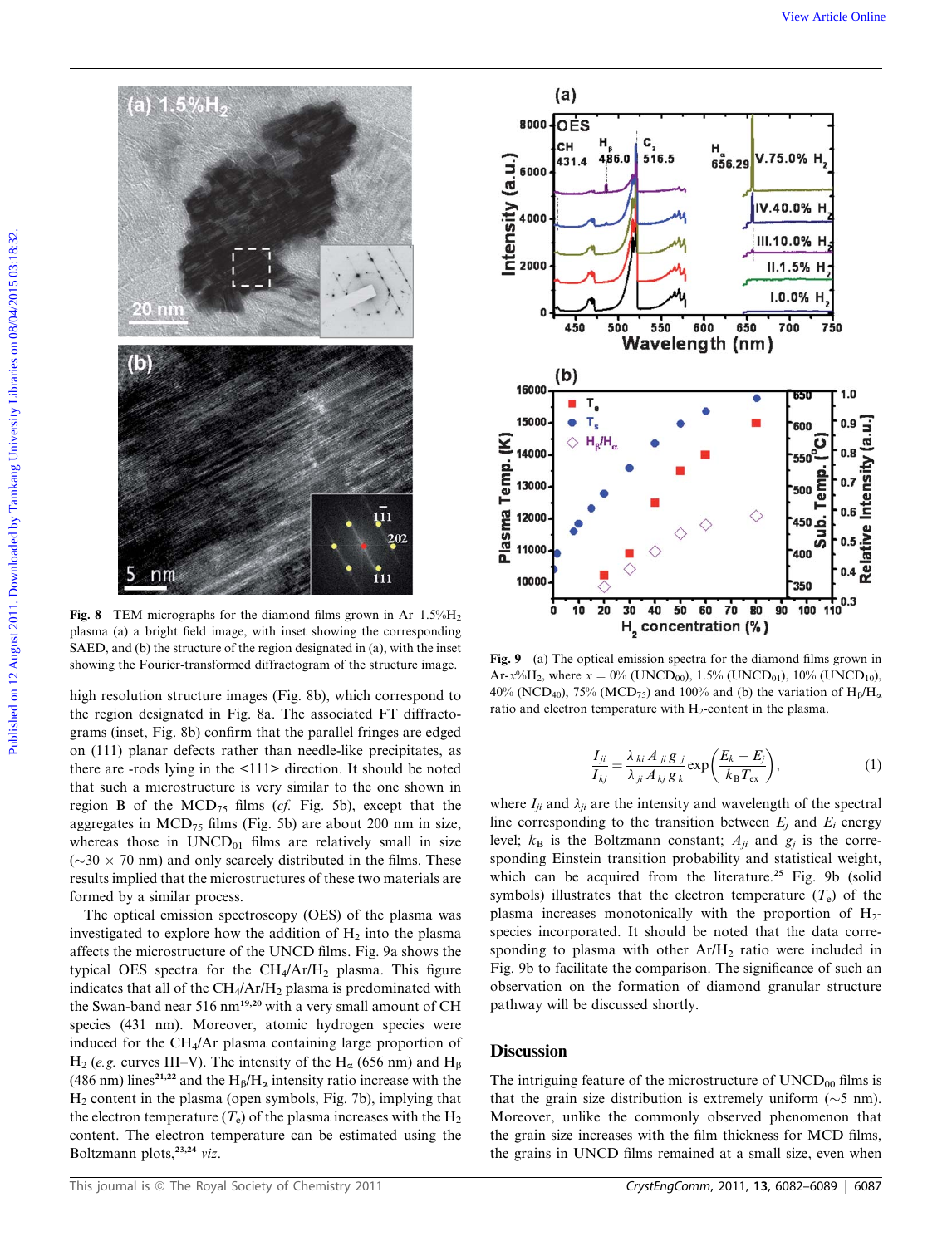the films grew to tens of microns in thickness. The narrow distribution in grain size has also been observed for nano-sized diamond particulates  $(\sim 5 \text{ nm})$  prepared by a detonation process,<sup>26</sup> the detonated diamond particulates (DDP). The structure of DDP has been proposed to consist of a  $sp<sup>3</sup>$ hybridized carbon core and a fullerene-like sp<sup>2</sup> carbon shell.<sup>27</sup> A similar core–shell like structure is expected for the grains in UNCD films, viz. the grain interior contains sp<sup>3</sup>-hybridized carbons and the grain boundaries contain sp<sup>2</sup>-carbons. Such a core–shell like structure has also been proposed by first principles calculation.<sup>28</sup> Although the selected area electron diffraction (SAED) shown as an inset in Fig. 1b clearly indicates the crystalline structure nature (3C diamond structure) for the central part of the diamond grains, the TEM micrograph in Fig. 1b cannot clearly delineate the grain boundaries and the grain boundary structure. Such a phenomenon is very much different from the granular structure of the conventional polycrystalline materials. The probable reason for the difficulty in imaging the grain boundaries is that the ultra-small grains might be encapsulated by hydrocarbons,<sup>13</sup> which are amorphous and do not diffract the electrons.

Recent studies<sup>9-11</sup> indicated that the species adjacent to the substrates actually contain  $CH_3^+$ ,  $CH_2^+$ ,  $CH^+$  and  $C_1$  species, rather than the  $C_2$  species proposed earlier.<sup>8</sup> While the authentic growing species for the formation of UNCD grains are still in debate, what is clear is that the ultra-small-grain granular structure for the UNCD films can be formed only when there occur abundant secondary nucleation processes. Apparently, there must be some species, which adhere with the newly formed diamond clusters, that hinder the growth of diamond, such that the ''active carbon-containing species'' can only re-nucleate to form new diamond clusters. It is quite reasonable to assume that the passivation layer adhered on the newly formed diamond clusters is similar to the  $sp<sup>2</sup>$  carbon shell encapsulating the DDP particulates, *viz*. the passivation layer contains hydrocarbon, probably trans-poly-acetylene. The atomic hydrogen induced in the  $CH_4/(Ar-H_2)$  plasma will either (i) attach the dangling bonds on the diamond clusters or (ii) react with the previously formed sp2 carbon shell on the surface of nano-sized diamond clusters to form sp3 -bonds. Both processes result in active sites on diamond clusters that are readily attacked by the active carbon species in the plasma, which leads to the grain growth.

In addition, a large proportion of the hydrogen species contained in the plasma not only induces more abundant atomic hydrogen but also increases the kinetic energy (higher plasma temperature) of the atomic hydrogen. Both factors enhanced the etching of adhered hydrocarbons and re-activate the  $sp<sup>2</sup>$  carbon shell. A separate investigation (not shown) reveals that the growth of grains can be induced not only by the addition of  $H_2$ into a CH4/Ar plasma, but also by increasing the substrate temperature when the films were grown in a CH4/Ar plasma. It seems that the adherence and re-activation of hydrocarbons are the most plausible reasons for the induction of the grain growth process in  $H_2$ -incorporated CH<sub>4</sub>/Ar plasma.

In low  $H_2$  content CH<sub>4</sub>/Ar plasma atmosphere, only the high surface energy  $(\gamma)$  sites were preferentially activated. Therefore, the diamond grains grew anisotropically, resulting in the formation of diamond flakes with a large proportion of stacking

faults lying on (111) lattices. When a high concentration of  $H_2$  $(\sim 100\%)$  was incorporated into the plasma, the atomic hydrogen was sufficiently abundant and active enough to almost instantaneously activate all the hydrocarbons adhered on the surface of the diamonds. Such a process allows the active carbon-containing species to isotropically attach onto the surface of the diamonds, enlarging the diamond grains when they grew columnar-wise to form a faceted geometry. The unique faceted granular structure is presumably formed due to the different surface energy  $(\gamma)$  for each lattice plane.

Optical emission spectroscopy (Fig. 9a) indicates that the plasma used for growing  $\text{MCD}_{75}$  films contains "active carboncontaining species", hydrocarbon forming species,  $CH$ ,  $C_2$ , and hydrocarbon activation species,  $H_{\alpha}$  and  $H_{\beta}$ . The formation of  $MCD_{75}$  films is presumed to be achieved by an active carbon process and an atomic hydrogen re-activation process. However, as the proportion of atomic hydrogen is lower in the  $\text{MCD}_{75}$ growth plasma atmosphere than in  $100\%$ H<sub>2</sub> plasma, only a proportion of the encapsulating hydrocarbons on the diamond cluster surface can be activated. The residual hydrocarbons induced the formation of the planar defects, stacking faults and the hexagonal polymorph of diamond. On the other hand, the larger grain size in  $\text{MCD}_{75}$  films than  $\text{UNCD}_{01}$  films is due to more abundant atomic hydrogen induced in this plasma atmosphere. Moreover, the presence of a large proportion of the active carbon-containing species in the  $75.0\%$ H<sub>2</sub>–CH<sub>4</sub>/Ar plasma, the secondary nucleation can't be ruled out either. The nano-sized grains will grow larger via an Ostwald-Ripening process. The columnar growth and Ostwald-Ripening processes occur simultaneously, resulting in extremely complicated microstructures for the  $\text{MCD}_{75}$  films. Nevertheless, the granular structure was formed by similar sequences: (i) the encapsulation of newly formed diamond clusters by hydrocarbon, (ii) secondary nucleation, (iii) re-activation of hydrocarbon by atomic hydrogen in the plasma and (iv) enlargement of diamond grains via the attachment of active carbon species in the plasma. The final microstructure is the result of the competition between these processing steps. We have the mean of microson in this<br>kans. The narrow fault bying on (111) hitties, when a high concentration of Highermore<br>In distribution in gradient by the distribution (2010)) the microsonic state is the plane<br>state o

#### **Conclusion**

Incorporation of a large proportion of  $H_2$  species (75%) into the CH4/Ar plasma was observed to markedly alter the microstructure of diamond films. Optical emission spectra indicated that the addition of  $H_2$  into the Ar/CH<sub>4</sub> plasma leads to the decrease in CH-species and an increase in atomic hydrogen species, relative to the C<sub>2</sub>-species. The atomic hydrogen produced in the  $H_2$ containing plasma can partially activate the hydrocarbons (transpoly-acetylene) adhered onto the diamond clusters such that the active carbon-containing species in the plasma can anisotropically attach onto the diamond surface. However, the proportion of the activity of atomic hydrogen will be reduced due to the presence of 25% Ar, as compared with those in  $CH_4/H_2$  plasma. The atomic hydrogen incompletely re-activated the encapsulating hydrocarbons, resulting in the presence of planar defects in the diamond grains. The possible planar defects include stacking faults and isomorphism of diamonds, such as nH-diamonds. The effect on the microstructure of the UNCD films is the result of the following competing processes: (i) enlargement of the